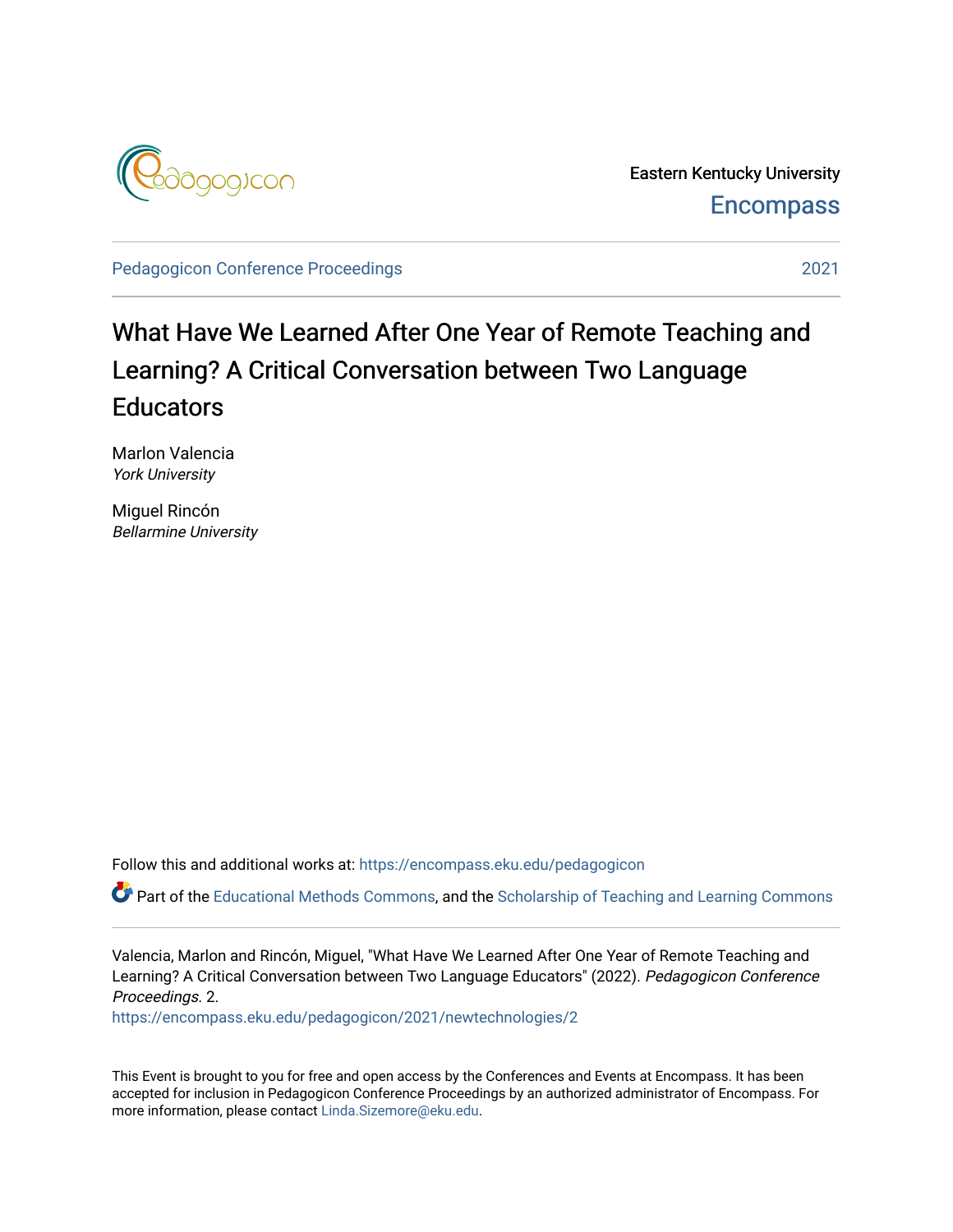#### Author Biography

Dr. Marlon Valencia is Assistant Professor, and Director of the ESL Program, the Open Learning Center, and the Certificate in the Discipline of Teaching English as an International Language in the Department of English at Glendon College, York University in Toronto, Ontario, Canada. He teaches content ESL and applied linguistics. His research interests include: multiliteracies; language politics; the use of technology in the language classroom; as well as the intersection between creativity, imagination, teachers', and language learners' identities.

Dr. Miguel Rincón is Assistant Professor of Spanish at Bellarmine University. He earned his Ph. D. in Spanish Linguistics from Purdue University. He teaches introductory to advanced Spanish as a foreign language, as well courses in Spanish Linguistics and Translation. His research interests include phonetics, phonology, dialectology, translation, language teaching, and computer assisted language learning.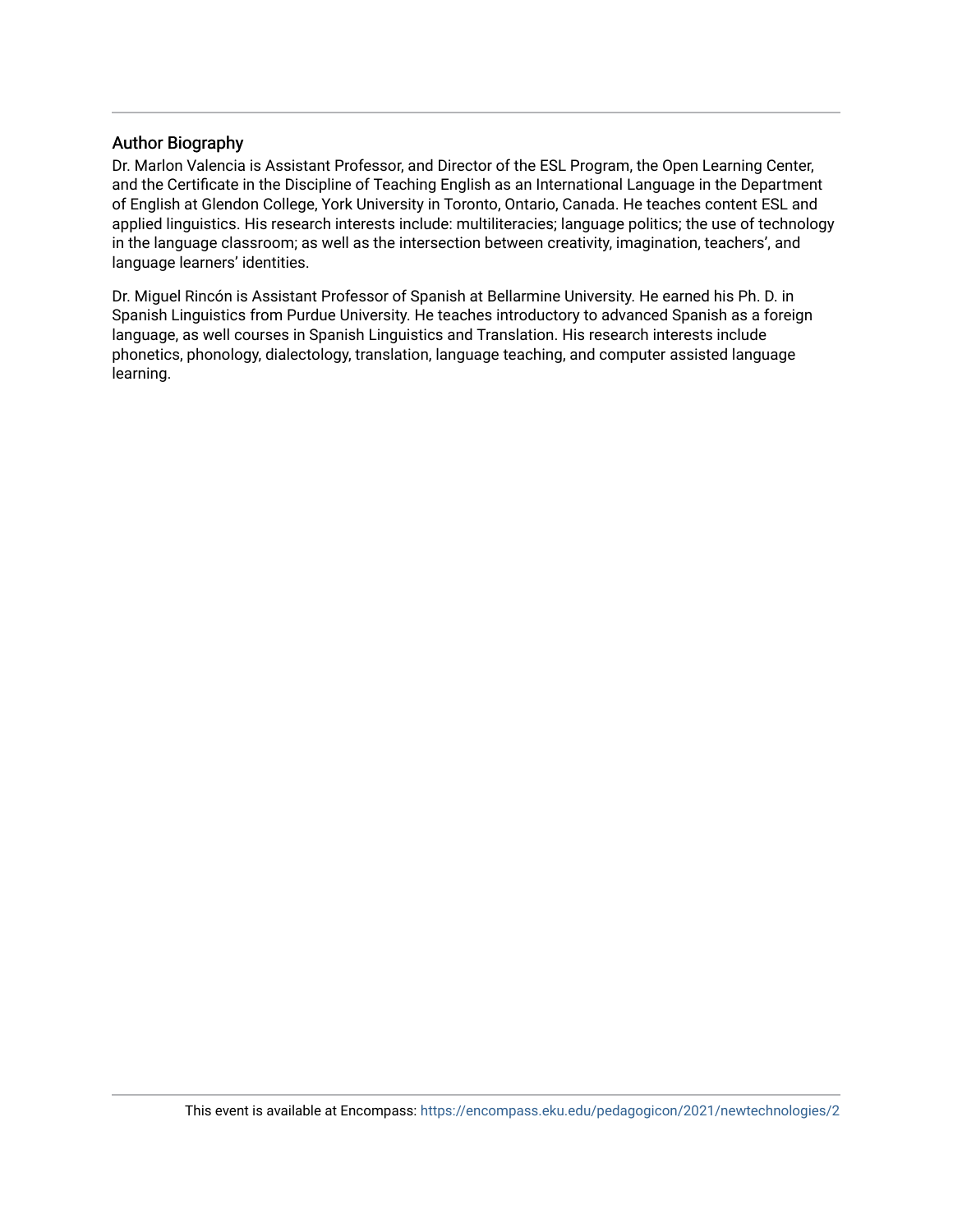# 2021 Pedagogicon Proceedings

What Have We Learned After One Year of Remote Teaching and Learning? A Critical Conversation between Two Language Educators

### **Marlon Valencia<sup>1</sup> and Miguel Rincón<sup>2</sup>**

1 Glendon College, York University 2 Bellarmine University

*In this critical conversation, two language educators reflect on their experiences of online instruction after nearly two years of teaching during the Covid 19 pandemic. The duoethnographers share the challenges they faced to adapt their teaching and assessment for remote delivery, as well as how their pedagogical orientations transformed to engage with learners online. The discussion focuses on teaching both synchronously and asynchronously, rethinking language assessment, and the authors' strategies to manage a sustainable and healthy workflow. This last aspect is of significant importance given how much these two educators had to learn to teach in ways and through media they had not been trained for. By unpacking their efforts to respond to their learners' needs, the authors propose capitalizing on these challenges as valuable professional development opportunities and invite other language teachers to share their experiences.*

It has been nearly two years since the worldwide onset of the Covid-19 pandemic, so it seems like a sensitive moment to pause and reflect on the challenges that remote teaching brought upon teachers during such unprecedented time. The beginning of the pandemic left many of us uncertain about what to do to continue providing our students with quality education.

A situation that was notoriously exacerbated was the inadequacy of a highly restrictive notion of literacy that privileged print-based text above digital literacies as teaching moved online. One notable example is how paper tests, which were well-suited for the "bricks-and-mortar'' classroom, became mostly irrelevant or extremely challenging and resource intensive to proctor remotely. Other equally important challenges that also became salient in this regard relate to class delivery, facilitating students' voluntary engagement, merging digital literacies with traditional literacies, and online assessment.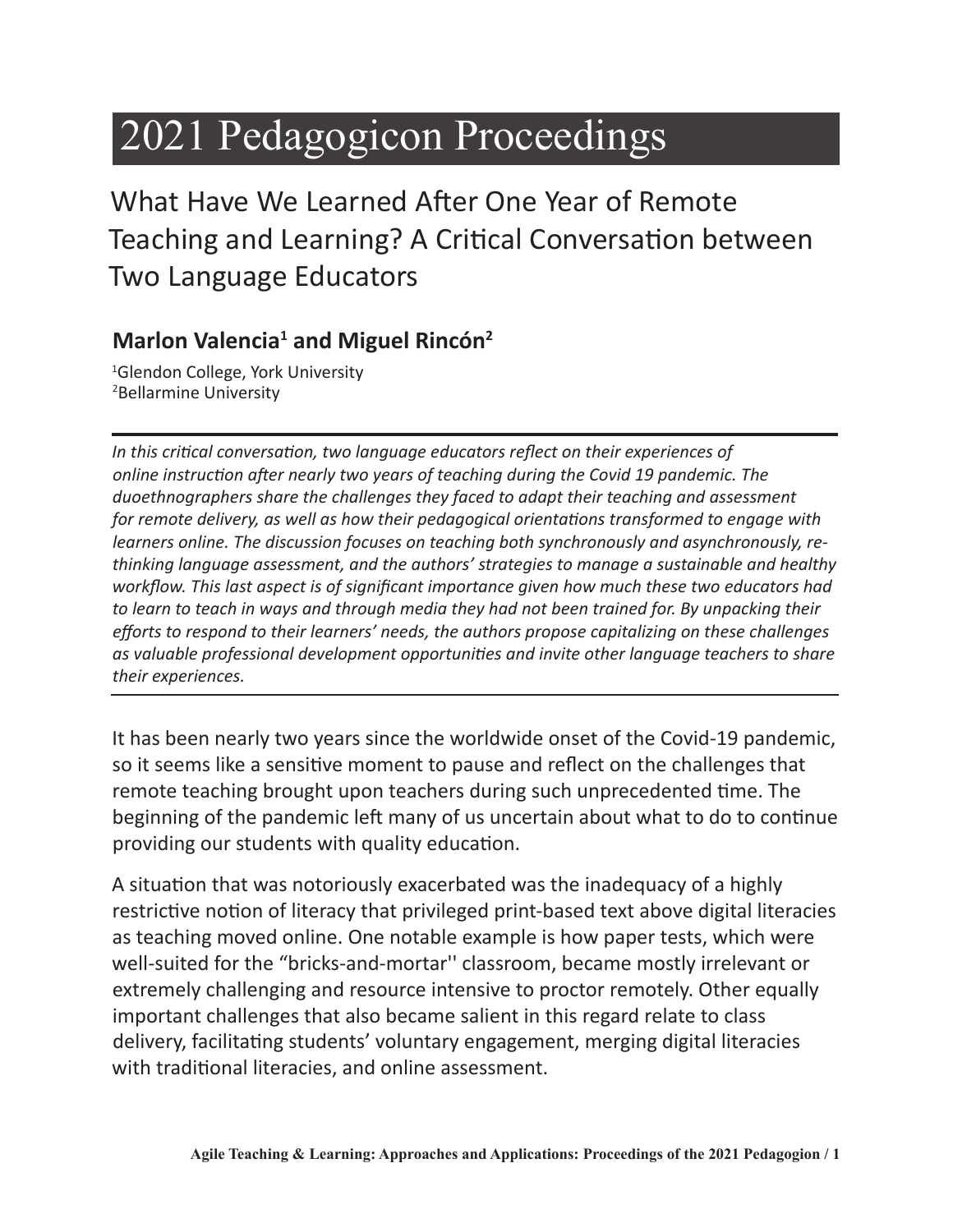In this article, we adopt a duoethnographic lens and narrative style to share and critically unpack our experiences and pedagogic interventions to adapt to teaching language remotely at our respective institutions. The following are four of the main transformations that our teaching underwent, and which we use as guiding topics of our duoethnography:

- 1. capitalizing on synchronous teaching as a tool to build a welcoming and engaging online space for collaboration
- 2. using pre-recorded content asynchronously to foster monitored independent learning;
- 3. online holistic assessment;
- 4. managing a healthy and sustainable workflow (for teachers' own wellness).

In the following section we introduce our contexts andour conceptual and methodological lenses before we engage in this critical dialogue.

#### **Our contexts**

Marlon is based at Glendon College, York University's bilingual campus in Toronto, Canada. He teaches content English for academic purposes to a predominantly French-speaking undergraduate student population, as well as critical applied linguistics for future English as an international language teachers.

Miguel teaches Spanish as a second language and linguistics at Bellarmine University, which is a post-secondary institution with a strong commitment to Liberal Arts. Hence, his courses help both Arts and Sciences majors meet their additional language requirements.

#### **Conceptual lenses informing our interventions**

In our efforts to adapt to remote teaching we drew on the following series of theoretical principles grounded in robust empirical research on how languages are learned. First, the notion that linguistic performance requires not only knowledge of grammar and vocabulary, but also knowledge of the strategies necessary for different communicative events and purposes (Hidri, 2008). Second, language use is contextualized and is impacted by existing relations of power amongst language users. Third, academic language and informal conversational language skills entail different kinds of proficiency (Cummins, 2009). Fourth, language assessment should not only allow teachers to test what was learned, but also make inferences on learners' abilities and needs (Swain et al., 2011). This all implies that language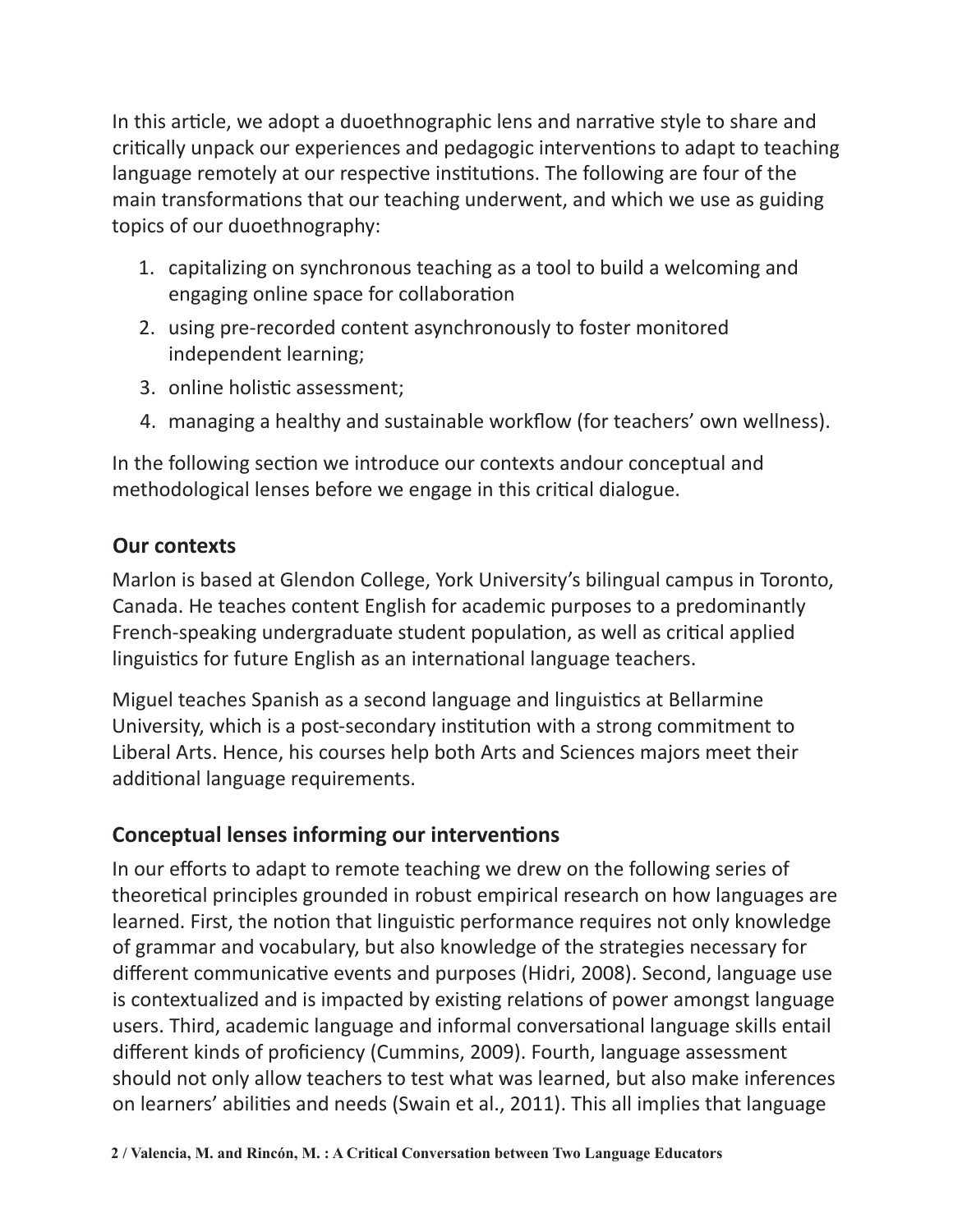learners' use of the target language must be maximized through peer-to-peer and teacher-to-student interactions where meaning is negotiated through effective communication.

On the other hand, to be effective teachers online, Russell and Murphy-Judy (2021) assert that language educators need to draw on a different set of skills. Thus, they argue that teachers need to not only know how to teach the target language and provide learners with abundant opportunities to use it while facilitating the development of rich cultural competence, but they also must know how to use technology to teach language online. Figure 1 below illustrates the 3 know-hows that Russell and Murphy-Judy refer to. In this figure successful online teaching happens in the darker green space where the three circles intersect.



Figure 1. The 3 know-hows of teaching language online.

In addition to this model, Russell and Murphy-Judy list ten guidelines for teaching communicatively in online environments (p. 140):

- 1. Emphasize the notions and functions of language.
- 2. Focus on meaning over form.
- 3. Deliver 90% or more of the instruction in the target language.
- 4. Base lessons on professional standards and what students can actually do at the targeted proficiency level.
- 5. Avoid mechanical and pattern drill activities.
- 6. Facilitate student-teacher and student-student interaction to foster the negotiation of meaning.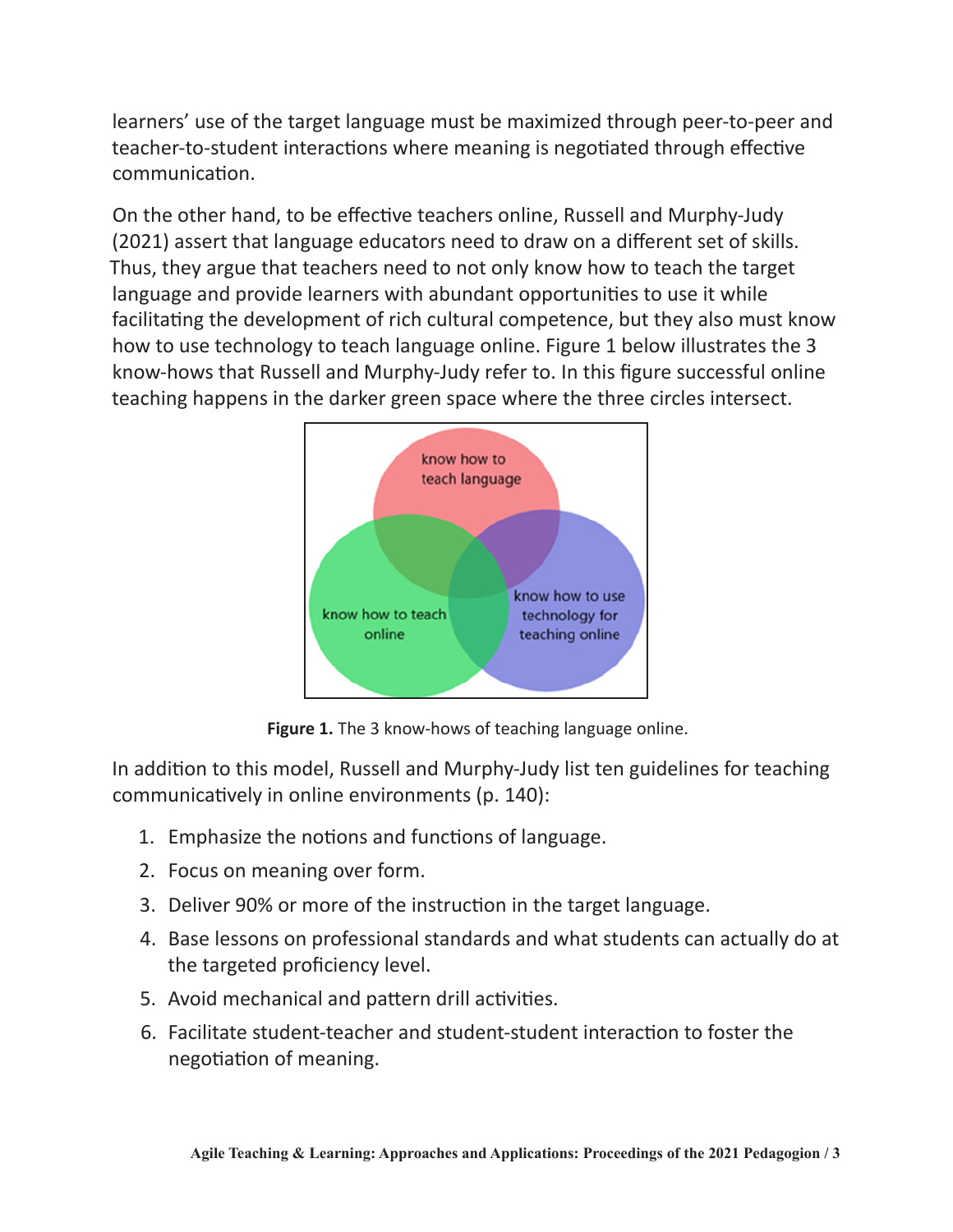7. Incorporate open-ended activities, such as role-plays and information gap tasks,

where students engage in creative language use.

- 8. Integrate authentic materials.
- 9. Create a meaningful cultural context for language instruction.
- 10.Grade students holistically and provide appropriate corrective feedback.

These guidelines aligned well with our views and experiences of teaching online, which in our case we summarized under three encompassing ideas. First, we need to provide language learners with rich authentic linguistic and contextualized cultural content. Second, we must facilitate ample opportunities to negotiate meaning in the target language. Third, we need to evaluate learners holistically rather than focus on specific skills or tasks. Last, but not least, teaching remotely highlighted the importance of directly addressing critical literacy in digital media, which the National Council of Teachers of English (NCTE) already notoriously supported through its 2019 resolution. In this document the NCTE makes a call for educators to "prioritize research and pedagogies that encourage students to become critical thinkers, consumers, and creators who advocate for and actively contribute to a better world".

#### **Why use duoethnography?**

We chose a duoethnography to share our experiences in these conference proceedings as we found its conversational approach to be quite effective and more pedagogically attuned, and thus complementary to *Pedagogicon*. Duoethnography allows two researchers to explore their self and mutual identities in a welcoming and supportive manner. It allows the authors to critically look inwards making them the researchers and the subject of research simultaneously. Moreover, duoethnography is polyvocal as it amplifies the voices, lived experiences and perspectives of both researchers. This dialogic exploration requires exposing our diverse identities to discuss our strengths and areas for improvement in a mutually consensual, accepting, and constructive manner which allows a rich re-interpretation of those same experiences (Lawrence & Lowe, 2020). Just like the importance of negotiating meaning is a key element of language learning, duoethnography allows us to negotiate mutual understandings of lived events and reflections. Consequently, the data that we used to construct the critical conversation below, comes from *Zoom* and *WhatsApp* video calls that we transcribed, emails, conversations before and after our conference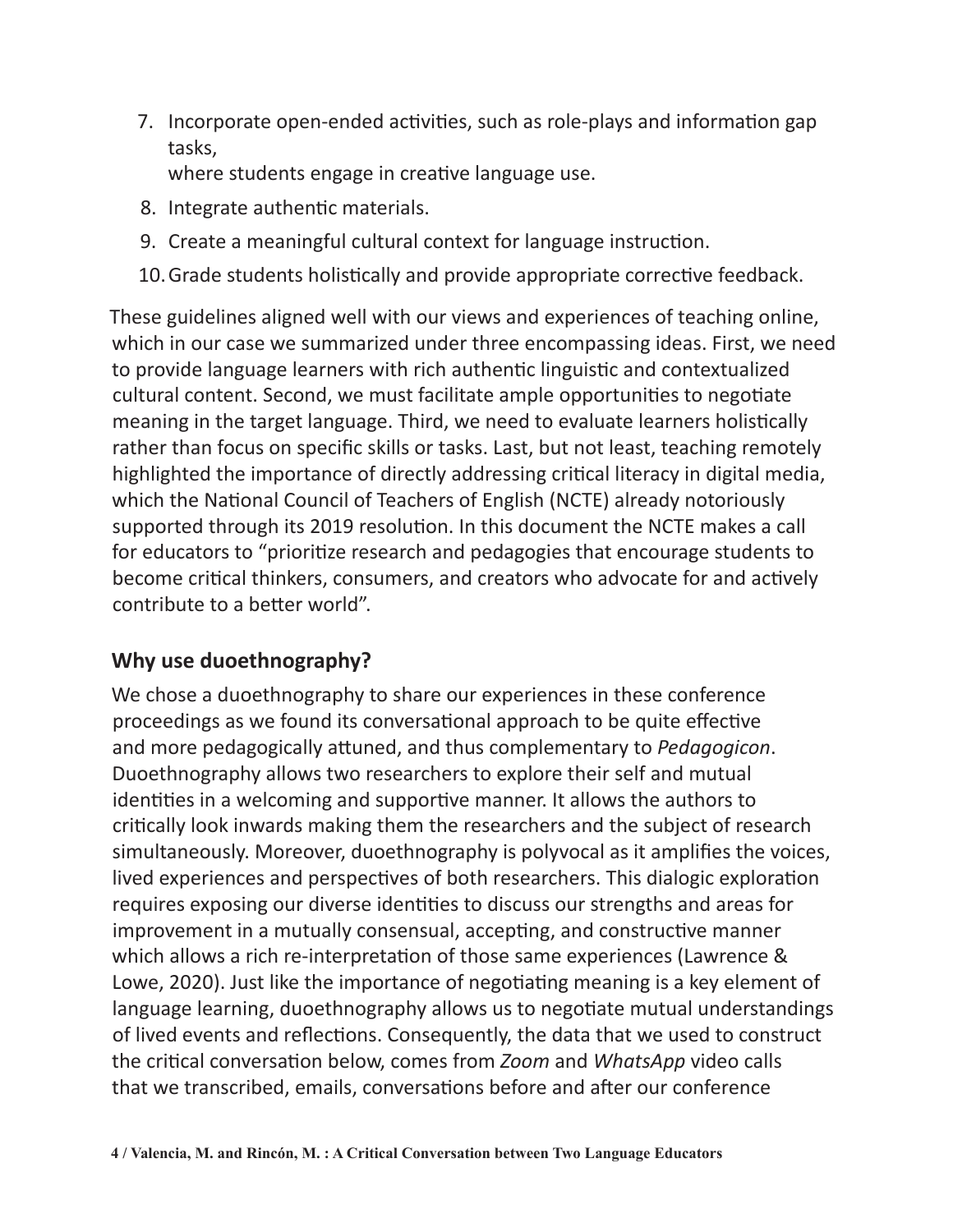presentation and other various forms of instant messaging. Table 1 summarizes our intersecting identities and academic careers, which led to this collaboration.

| <b>Language</b> | Geographic        | Linguistic        | <b>Education</b>                                                      | <b>Current academic</b>    |
|-----------------|-------------------|-------------------|-----------------------------------------------------------------------|----------------------------|
| <b>Educator</b> | <b>Identities</b> | <b>Identities</b> |                                                                       | position and               |
|                 |                   |                   |                                                                       | research interests         |
| Marlon          | Born and          | Speaker of        | Licenciado en                                                         | <b>Assistant Professor</b> |
|                 | raised in Cali,   | Spanish,          | Lenguas Modernas                                                      | ESL, Certificate in        |
|                 | Colombia          | English and       | (B.A. B.Ed.),                                                         | the Discipline of          |
|                 |                   | French            | Universidad del Valle,                                                | <b>Teaching English</b>    |
|                 |                   |                   | Colombia                                                              | as an International        |
|                 |                   |                   | Visiting scholar,<br><b>Spokane Falls</b><br><b>Community College</b> | Language and ESL           |
|                 |                   |                   |                                                                       | <b>Open Learning</b>       |
|                 |                   |                   |                                                                       | Center Director,           |
|                 |                   |                   |                                                                       | Glendon College,           |
|                 |                   |                   | M.A. in Foreign                                                       | <b>York University</b>     |
|                 |                   |                   | Languages                                                             | Research: Language         |
|                 |                   |                   | and Cultures,                                                         | learner and                |
|                 |                   |                   | <b>Washington State</b>                                               | teacher identities,        |
|                 |                   |                   | University                                                            | imagination                |
|                 |                   |                   | M.A. In Applied                                                       | and creativity in          |
|                 |                   |                   | Linguistics, York                                                     | language learning,         |
|                 |                   |                   | University                                                            | digital media              |
|                 |                   |                   |                                                                       | literacies.                |
|                 |                   |                   | Ph.D. in Language                                                     |                            |
|                 |                   |                   | and Literacies                                                        |                            |
|                 |                   |                   | Education                                                             |                            |
|                 |                   |                   | Collaborative                                                         |                            |
|                 |                   |                   | Ph.D. Program                                                         |                            |
|                 |                   |                   | in Comparative,                                                       |                            |
|                 |                   |                   | International and                                                     |                            |
|                 |                   |                   | Development                                                           |                            |
|                 |                   |                   | <b>Education, University</b>                                          |                            |
|                 |                   |                   | of Toronto                                                            |                            |

**Table 1.** Marlon and Miguel's intersecting identities.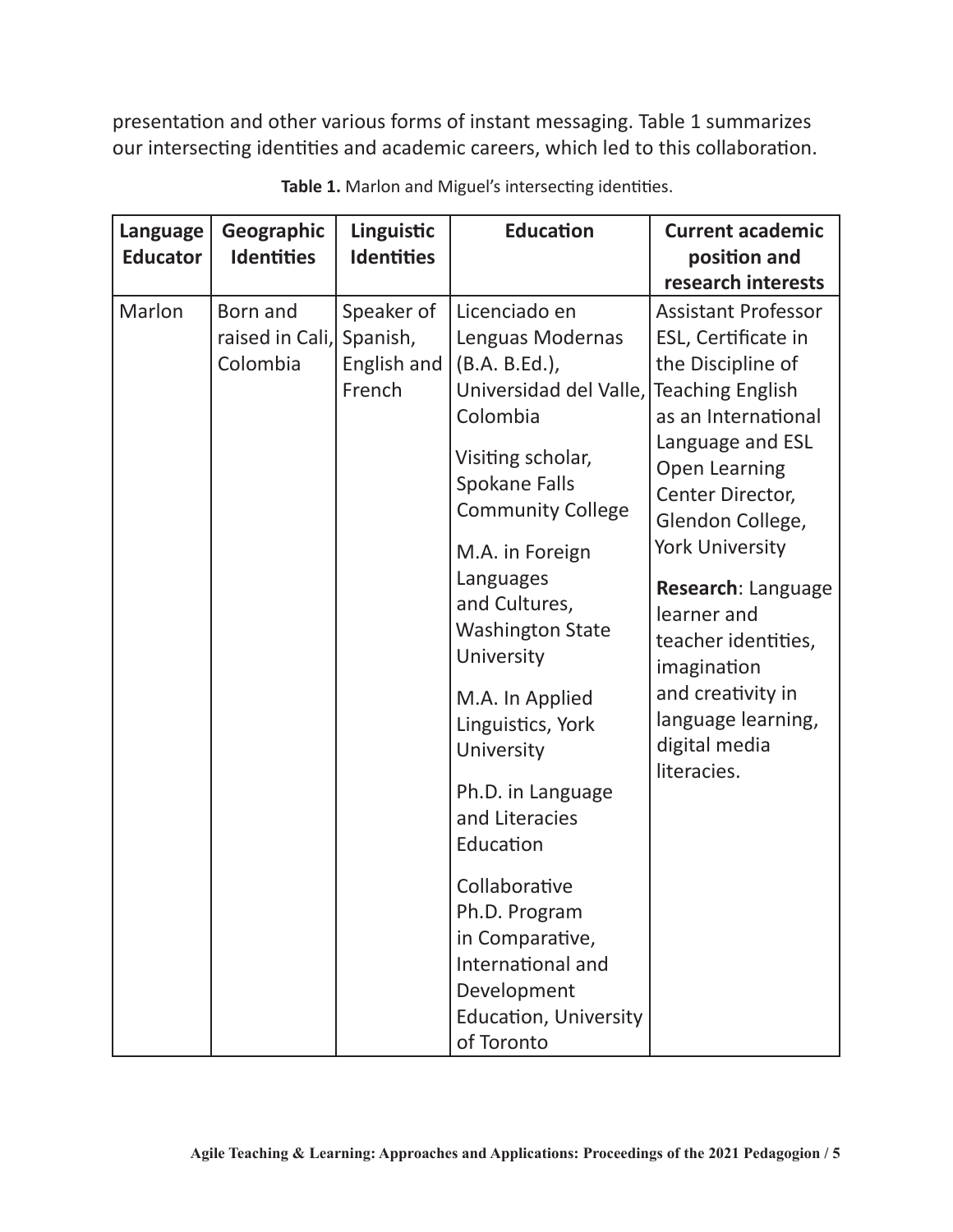| Language<br><b>Educator</b> | Geographic<br><b>Identities</b>         | Linguistic<br><b>Identities</b>                 | <b>Education</b>                                                                                                                                                                                                                                                                                             | <b>Current academic</b><br>position and<br>research interests                                                                                                                       |
|-----------------------------|-----------------------------------------|-------------------------------------------------|--------------------------------------------------------------------------------------------------------------------------------------------------------------------------------------------------------------------------------------------------------------------------------------------------------------|-------------------------------------------------------------------------------------------------------------------------------------------------------------------------------------|
| Miguel                      | Born and<br>raised in Cali,<br>Colombia | Speaker of<br>Spanish,<br>English and<br>French | Licenciado en<br>Lenguas Modernas<br>(B.A. B.Ed.)<br>Universidad del Valle,<br>Colombia<br>Visiting scholar,<br>Spokane Falls<br><b>Community College</b><br>M.A. in Foreign<br>Languages<br>and Cultures,<br><b>Washington State</b><br>University<br>Ph.D. in Spanish<br>Linguistics, Purdue<br>University | <b>Assistant Professor</b><br>of Spanish<br><b>Research:</b><br>Phonology,<br>dialectology,<br>Translation,<br>Language Teaching,<br><b>Computer Assisted</b><br>Language Learning. |

#### **Our critical conversation**

**Marlon:** I remember at the onset of the Covid 19 pandemic, there was so much uncertainty, and all of a sudden universities began to opt for remote online teaching in both Canada and the U.S. That is when I reached out to you as my colleague and friend to see how you were coping with this new reality.

**Miguel:** Oh yes, that, I recall! And the big question that went through my mind was: How are we going to finish the term? Students were barely showing up to classes anymore. I had such low attendance on Microsoft Teams, and then when they showed up, students had their cameras off all the time. I felt like I was talking to a list of names on a dark screen, which was really challenging.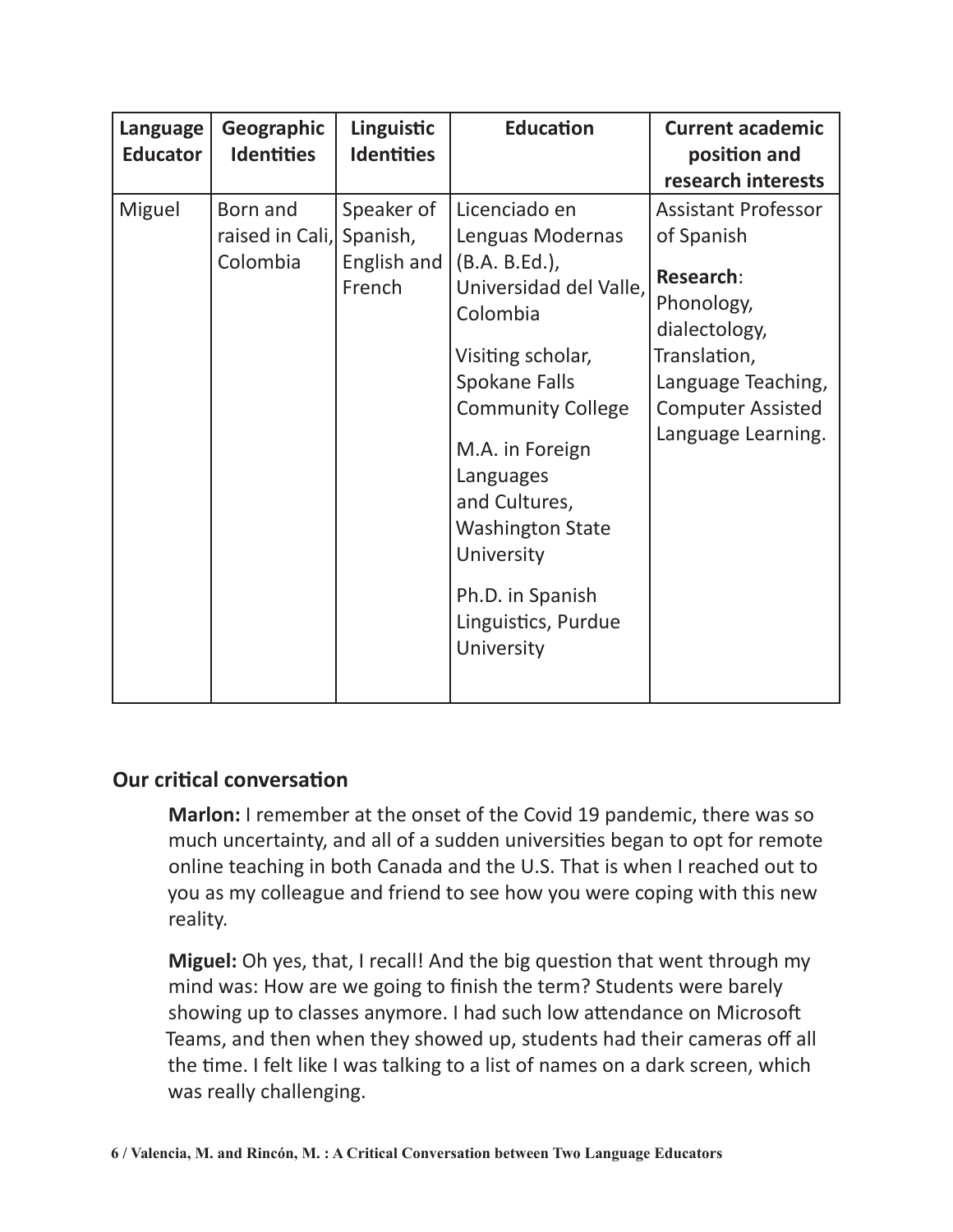**Marlon:** I know! I was experiencing the same challenge. I always worried about how to keep students engaged. I heard so many stories from students and teachers, including one from my own nephew who goes to a different local university. When I asked him about what his professors were doing to teach remotely, and how he was responding to that, he said, 'My professors record two- or three-hour asynchronous lectures and I watch them at twice the speed, so I'm done in half the time of a regular lecture.'

**Miguel:** I must say that the anecdote is funny and not funny at the same time ha ha. I mean it is interesting to see that technology allows this flexibility to increase the speed of a lecture, but at the same time, I would not want my students to do that with the materials I take so much time to prepare.

But continuing with my personal experience, after the spring and the fall semesters were over, I reflected on the issues encountered during this forced instruction method change. As part of this reflection process, I created a survey in which students could offer their feedback and impressions on the different class activities and assessment practices that they used. In the survey, for example, students were asked to rate the effectiveness of the different online assignments used in their Spanish class. In addition, I asked them to offer their personal insight about assessment practices. The survey was sent out to all the students who took Spanish 101 during the fall semester. Despite having offered compensation to survey respondents, only 14 students out of 86 filled it out. Surprisingly, responses do not show a preferred online activity. The results, however, are inconclusive due the low survey response ratio of 16.28%.

**Marlon:** I hear what you say, and I am not surprised. My course evaluations equally suffered because of low participation. This lack of engagement made me spend a lot of time thinking about how to create a welcoming space that would keep students engaged and facilitate collaboration. I will share some of the ways in which I responded to this.

The first thing that I did was combine asynchronous and synchronous teaching, so my three-hour class block was 1 hour of asynchronous content, followed by a 1-hour meeting on Zoom, and last, 1 more hour of asynchronous work to further practice what was learned or reflect on the lesson. This schedule was also flexible and synchronous sessions could be longer when needed. I understand that you also engaged in both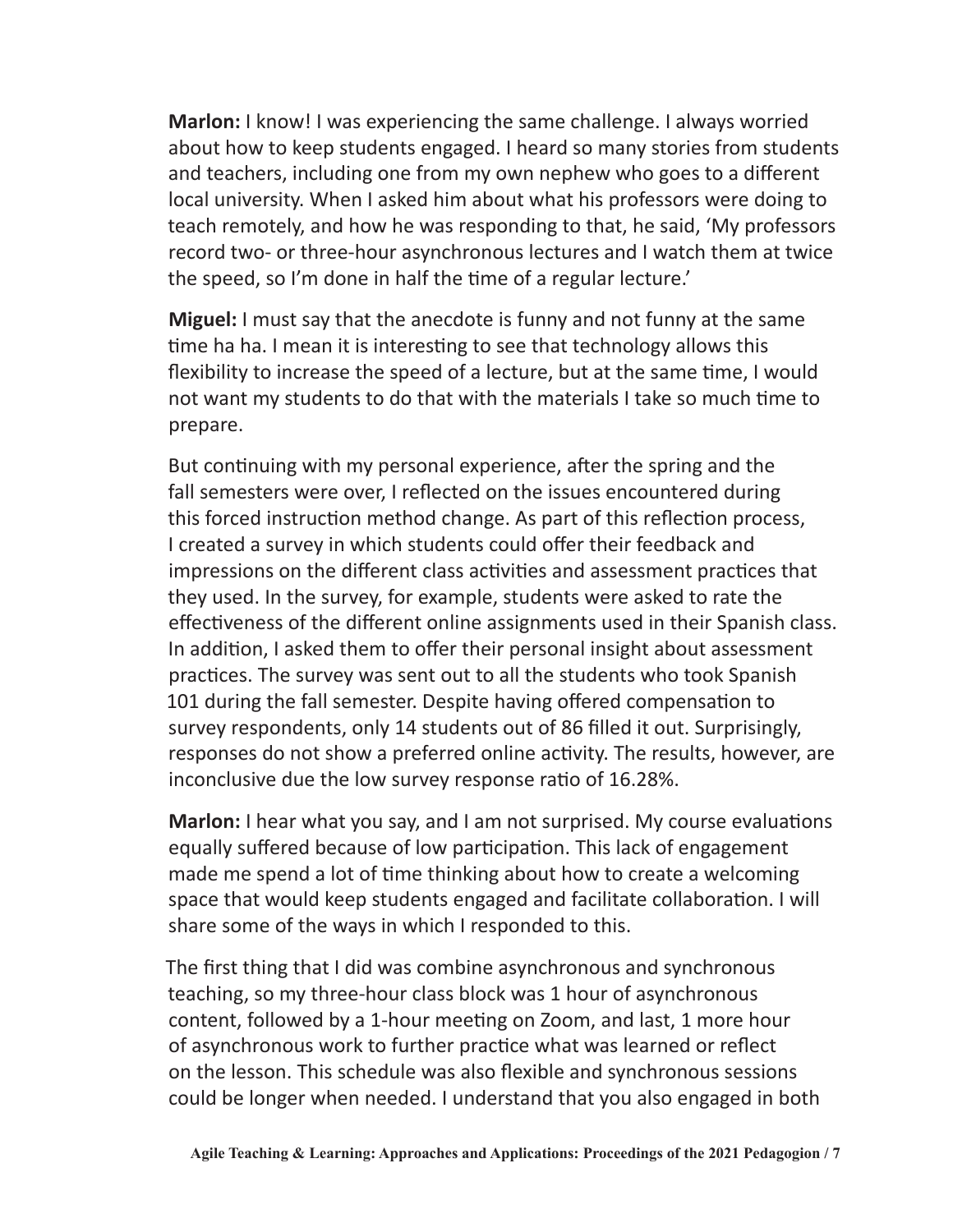synchronous and asynchronous teaching. Would you like to share some of your experiences in this regard?

#### **Capitalizing on synchronous teaching as a tool to build a welcoming and engaging online space for collaboration**

**Miguel:** Sure! School administrators' directive was to deliver instruction with a high component of synchronous teaching. We had the opportunity to attend a couple of workshops about Microsoft Teams, the platform we were going to use to deliver online instruction. There were a lot of expectations, but the goal was to create a sense of community as much as possible. Regarding language teaching, we knew we were going to face special challenges, and keeping students engaged and motivated was of utmost importance.

**Marlon:** I see what you mean. In my case, synchronous teaching was a great opportunity to build rapport with my students and I feel it also went a long way in creating a strong sense of community. Even though I constantly felt that society expected everyone to pretend life was normal, the Covid 19 pandemic had diverse implications for everyone's lives. Therefore, Zoom meetings were a good opportunity for checking in and inviting everyone to co-construct a safe community where learning and collaborating were fun and safe. On that note, I would like to mention that learning about new technologies played a big part of these efforts. For instance, I set myself a short-term goal to learn about the benefits of using a green screen during Zoom meetings, so I could present PowerPoint slideshows as close as possible to how this was done in the bricks-and-mortar classroom. You can see an example of that in Figure 3. I am pointing at the green screen and the monitor shows what students see which is me and the bullet points on the slide. This example addresses Russell and Murphy-Judy's (2021) idea that for online instruction, teachers need to be knowledgeable on teaching their subject area as well as on using technological tools.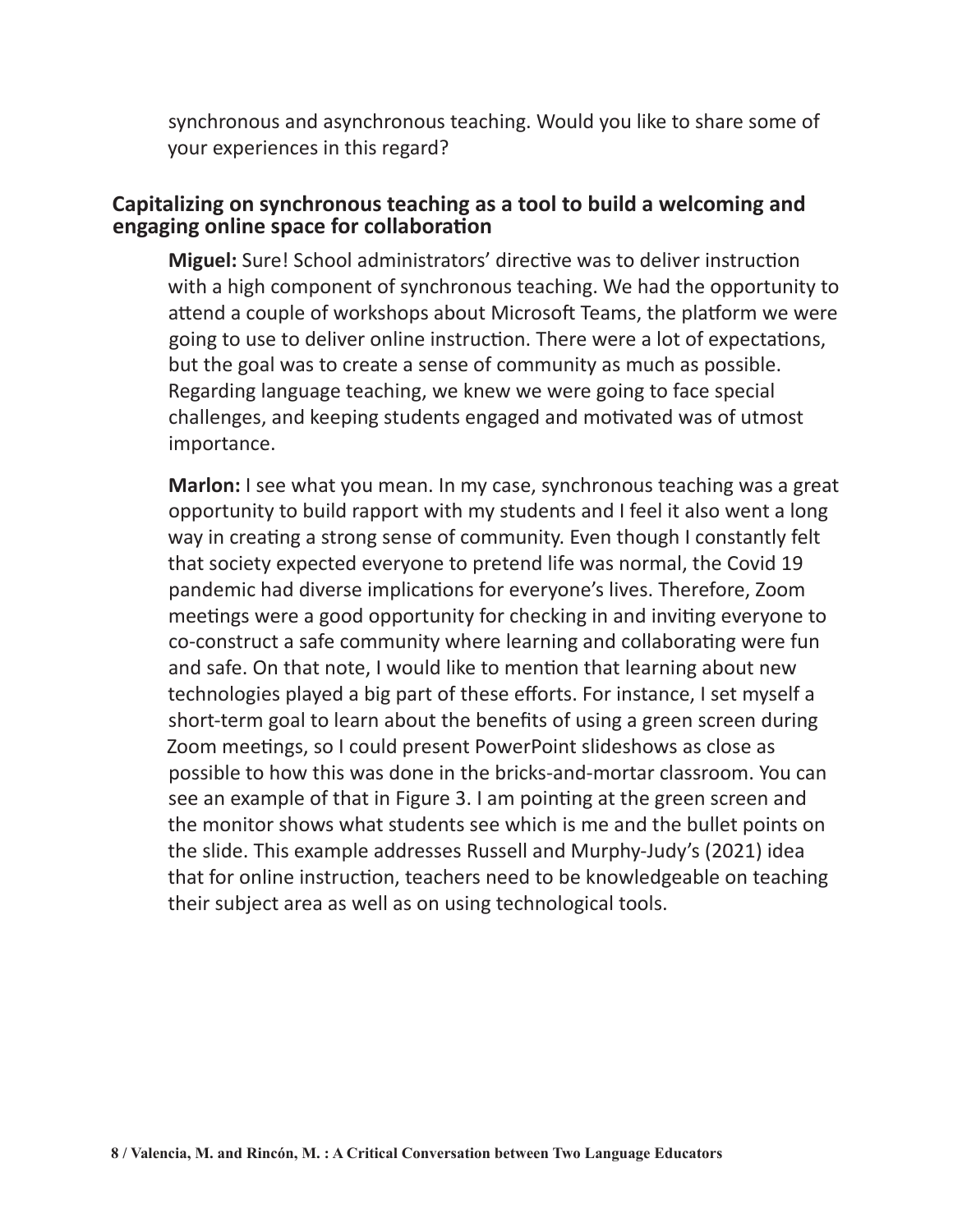

**Figure 2.** Synchronous teaching with a green screen.

**Miguel:** I remember seeing that picture on your social media, and I was wondering how did your students respond to this?

**Marlon:** Luckily, I feel they responded quite well. As I did my best to include innovative uses of technology, I observed students seemed more engaged and I noticed more peer-to-peer and teacher-to-student interaction. I always thought how difficult/painful it could be to listen to someone lecture on a laptop webcam for three hours. I wanted my one hour of Zoom to feel fun and rewarding, while maximizing interaction. Now tell me about your experiences with synchronous teaching.

**Miguel:** At first, I was taken aback, because most students turned off their webcams. I felt like I was talking to a wall. It was too impersonal. When you're in the classroom, you can see face gestures and make adjustments to what you're doing or saying at that moment. I tried splitting my class in pairs or small groups to boost participation and maximize interaction. It worked with some students, with others, it did not. Some students complained they had technical difficulties and did not participate in my carefully planned activities. Then, I realized it would be better if I used our synchronous meeting mostly for instruction and then assign students homework that they could work on at their own pace and rhythm.

**Marlon:** This makes a lot of sense. Now that you mention asynchronous content, let me share how I used pre-recorded minilessons to activate students' prior knowledge, spark initial interest and get them to think about the topic of each lesson in an engaging manner.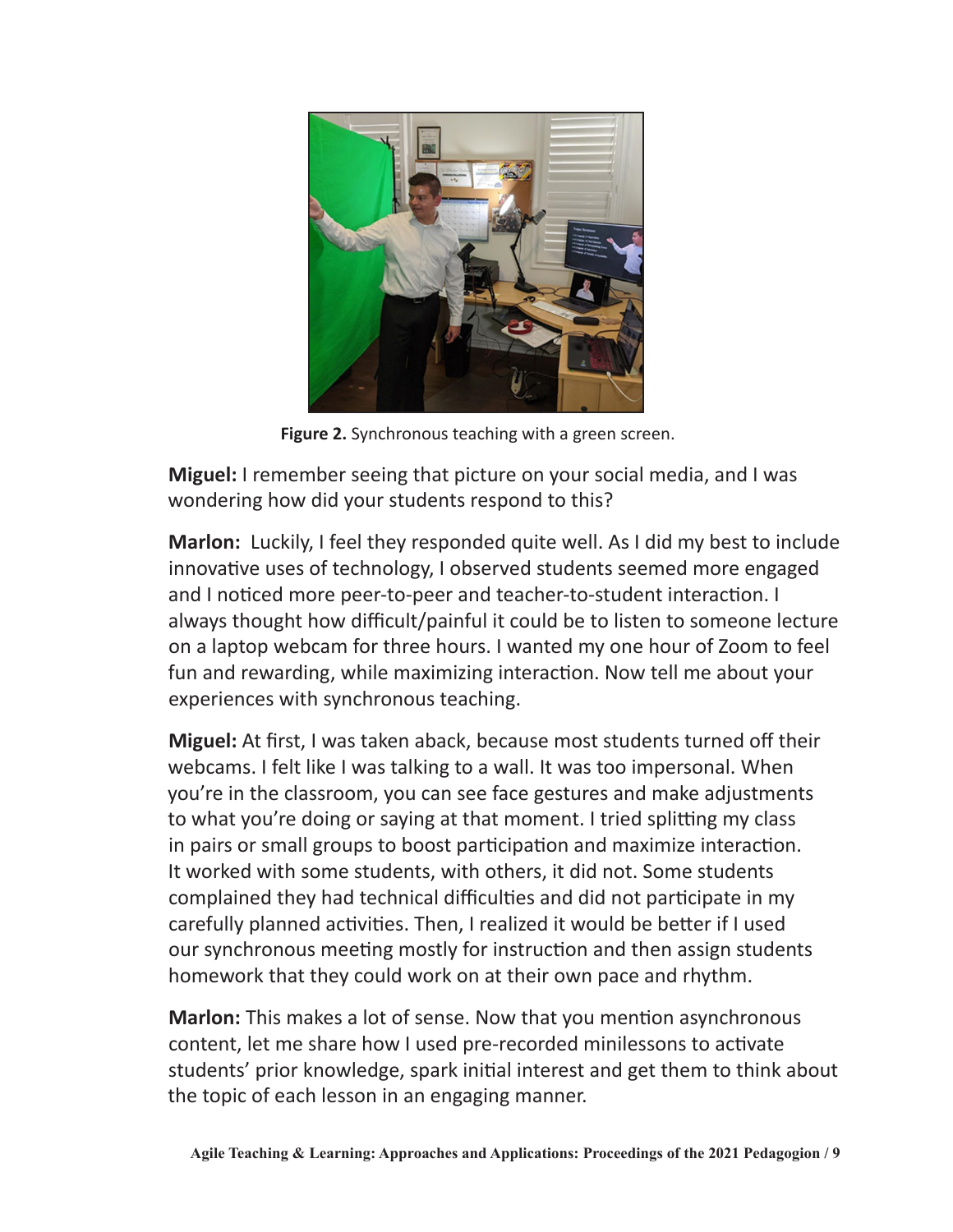#### **Using pre-recorded content asynchronously to foster monitored independent learning**

**Marlon:** For every class, I prepared a YouTube-style introductory mini lesson. These short videos were created using the ADDIE model for educational video making. Its acronym stands for: **A**nalyze, **D**esign, **D**evelop, **I**mplement, and **E**valuate (Russell & Murphy-Judy, 2021) as shown in Figure 3. Accordingly, you first look at the big picture of your lesson, that is a broad idea of the outcomes that you want students to achieve with what they learn, and what they need to learn it. Next, you think about how this lesson could be introduced. Once you have that, you design and outline your plan, so you can move on to developing your lesson. For this part, it is very useful to write a script that you can read if you are going to talk in front of the camera. You can tape that script close to your camera lens so you can easily read it while looking at the camera; that way students feel you are making eye contact with them as you speak. Next, you actually do the video recording and production. In my case, I uploaded the videos to YouTube and had them embedded in Moodle within the topic of each week. I won't lie to you, this seemed like a lot of hard work to do. Also, despite iMovie being a very user-friendly software, there was still a significant learning curve. However, the more I practiced, the better I became at creating, producing, and uploading my videos. Thus, at the end of the year, I could easily produce a 5-minute video and have it posted on my Moodle in less than 30 minutes.



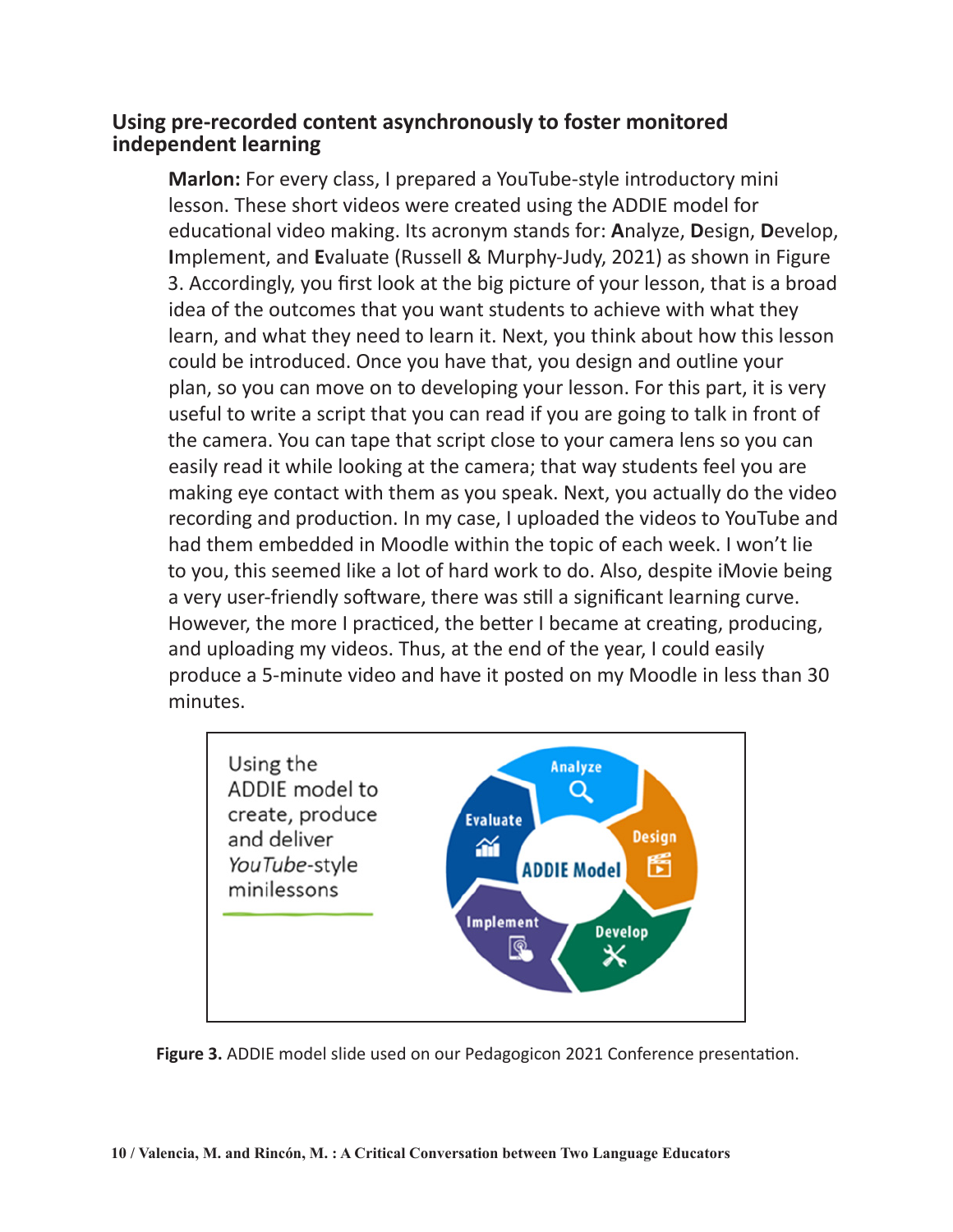Figure 4 shows an example of a funny Halloween video that I made for one of my ESL classes. I used a green screen and put an animation in the background. You can click on the link to watch the video.



**Figure 4.** Halloween introductory mini lesson on YouTube. Video link: <https://youtu.be/UYDF9igSXRE>

**Miguel:** Oh boy! It seems like remote teaching is making you age by the minute. Ha ha. That was hilarious! I bet students were quite entertained.

Now, let me discuss what I've done to capitalize on asynchronous teaching. I am lucky to use a textbook that already had a robust online platform that allowed for abundant monitored self-study opportunities. This platform features different types of online multimodal assignments, such as fill-inthe-blanks activities, true or false questions, ordering scrambled sentences, etc. Figure 5 shows a screenshot of the kind of online activities that students complete on this platform.



**Figure 5.** Asynchronous teaching with VHL interactive online assignments platform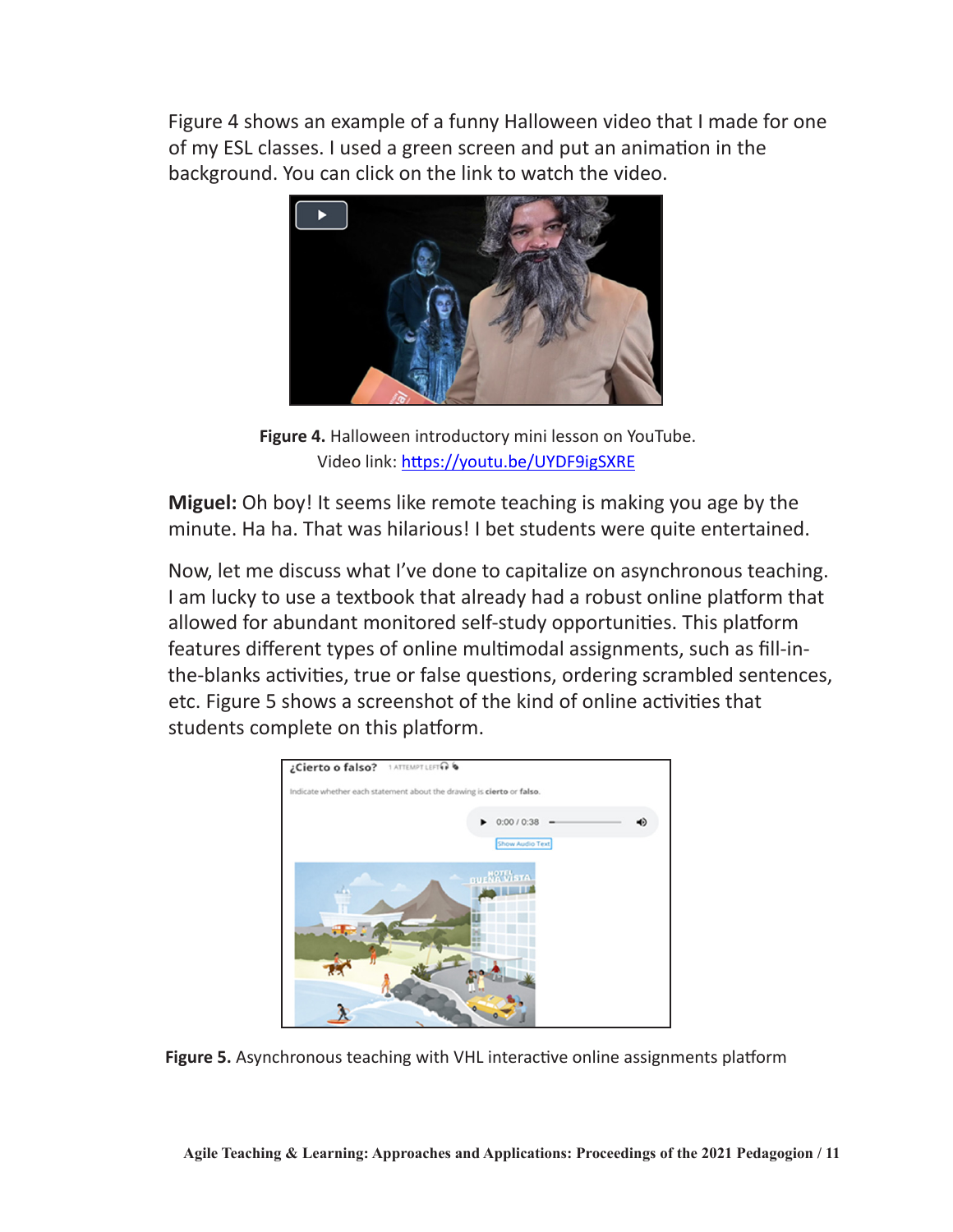In addition to the textbook's virtual activities, I used Kaltura, a video platform in which students prepared presentations and their own conversations where they included the content covered in class. I must say they really liked using this tool because it allowed students to effectively practice their oral skills without the pressure and immediacy of a synchronous conversation, precisely because their content was prepared and recorded in advance. Figure 6 shows a screen capture for one of my student's Kaltura videos.



**Figure 6.** Asynchronous teaching with Kaltura, a video platform.

**Marlon:** That sounds great! I can see why you liked it. I think that this brings us to that question that we both dreaded so much at the beginning of the pandemic, which I repeat below:

How are we going to evaluate language remotely when most of our evaluation tools are paper or computer lab-based where we can easily proctor tests?

**Miguel:** Exactly! And I remember we discussed this and how usually oral presentation guidelines for language classes encourage students to not read verbatim. This is usually accompanied by rubrics that penalize highly scripted presentations.

**Marlon:** Yes! I can recall most student presentations gave the impression that everything was read from a script as you just said. I couldn't even see students' faces when they shared their screen to show slides, so I thought, this type of activities requires revisiting and rethinking assessment.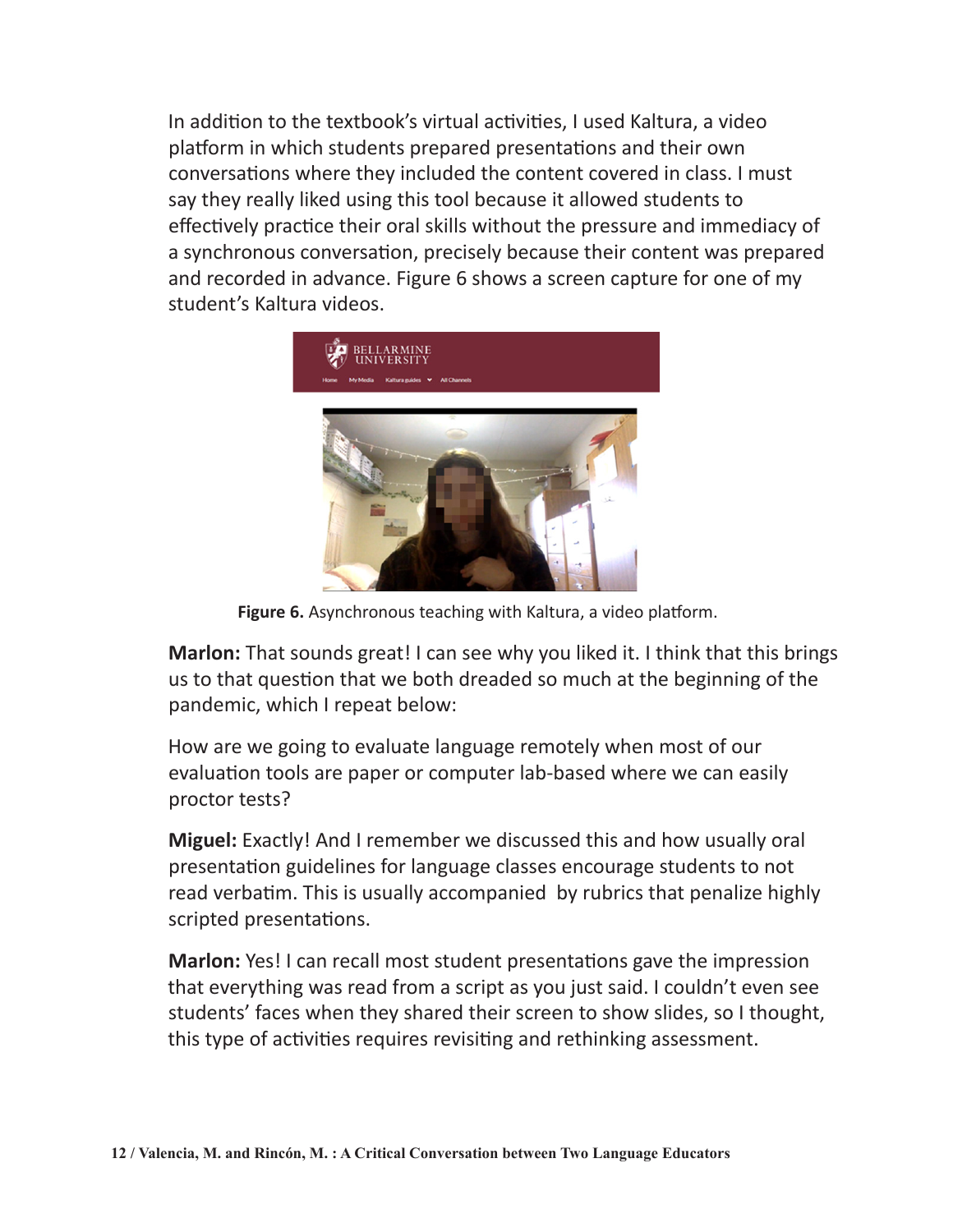#### **Online holistic assessment**

**Marlon:** One example of how I tweaked my assessment is similar to what you just described with Kaltura. I used Flipgrid which is an easy-to-use tool that is freely available to teachers. It has even fun filters, like the Breaking news filter you can see in Figure 7. If you click on the link to watch the video, you can see I acknowledge that I was new to this tool and invited students to use it. My rethinking of assessment involved a more holistic view (Hidri, 2018; Swain, Kinnear, & Steinman, 2011), which moved away from specific tasks or skills to look at students' overall performance and ability to communicate/negotiate meaning in the target language.



**Figure 7.** Using Flipgrid as a form of holistic assessment. Video link:<https://youtu.be/RIwJR1MBHqA>

As you see, adaptability, considering how quickly technology evolves, is absolutely necessary for teachers delivering remote instruction as Russell and Murphy-Judy, (2021) point out.

**Miguel:** I hear you there! I remember we discussed how to make this steep learning curve sustainable from a teacher's perspective.

#### **Managing a healthy and sustainable workflow**

**Marlon:** In that regard, I have been recently inspired by the work of Sarah Mercer and Tammy Gregersen (2020) to keep me grounded and remind myself that there's only one me and that there's only so much I can do. I think that we must highlight the human side of our teaching selves, and that means acknowledging that all this additional learning can be exciting, but also overwhelming. Therefore, we should never neglect our physical, mental, and social needs. Mercer and Gregersen helped me view that achievement is due to strategic effort and not some innate challenge, so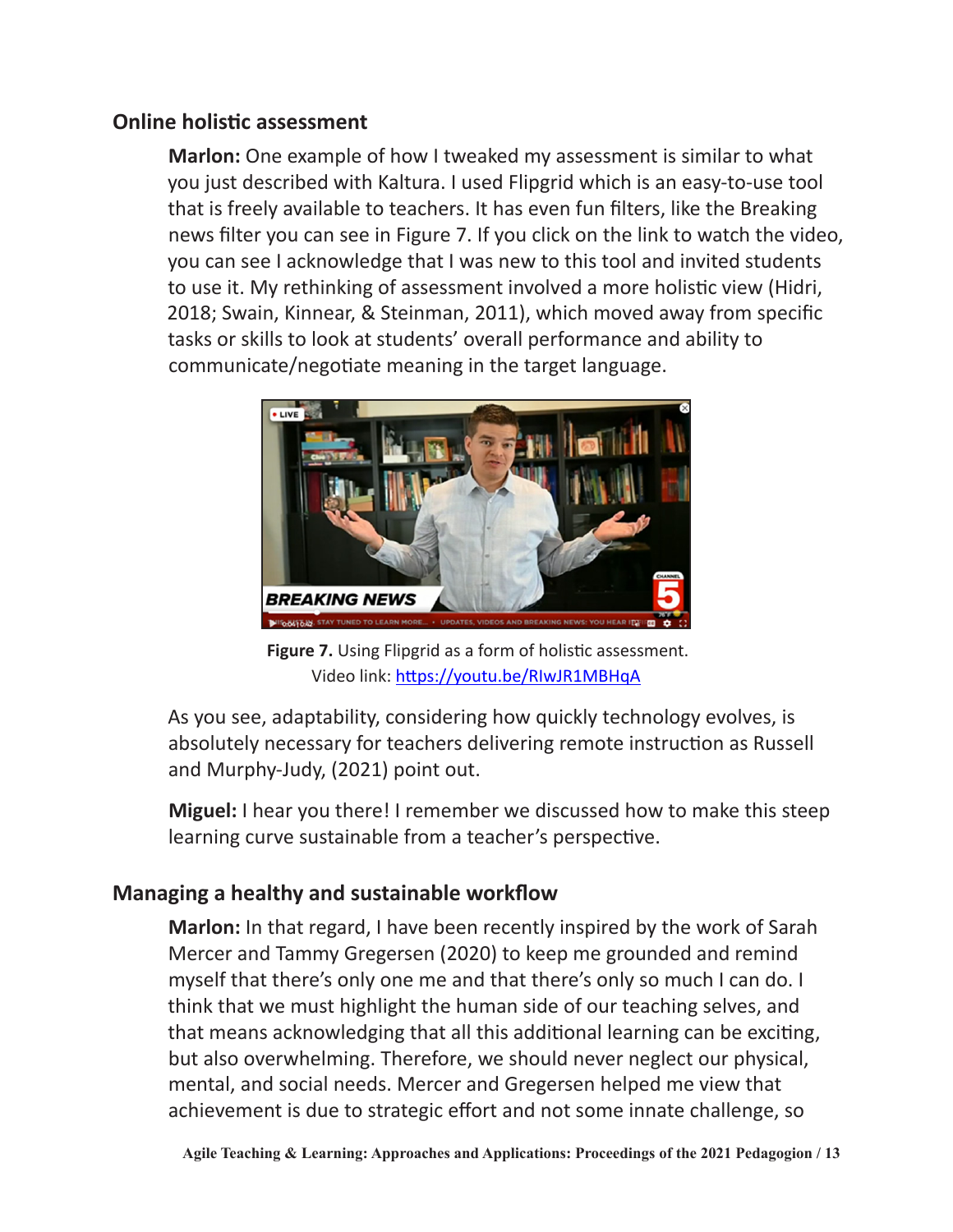my interpretation of that for remote teaching is that we can all learn about technology if we work hard. There is no need to be an expert. Mercer and Gregersen also argue that professional growth should be framed as continual growth—not as repair, so there's nothing wrong with feeling less tech savvy than other colleagues; au contraire, it could be viewed as an opportunity to grow as teachers. Last, but not least, these authors argue that effective time management can be viewed as making time for ourselves to be happy teachers not necessarily getting more work done.

**Miguel:** Those are very good recommendations. Thanks for sharing them. Mercer and Gregersen's ideas also align well with the final slide in our presentation, which summarized our take-aways after one year of remote teaching (See Figure 8).

**Marlon:** Indeed! I know the slide is self-explanatory, but I would like to briefly mention how these take-aways connect to the literature and our own well-being as teachers. As you see in this conversation, there was a lot of stretching on both teachers' and students' ends to make this remote teaching and learning happen. Becoming proficient users of the technological tools was of course of paramount importance as Russell and Murphy-Judy (2021) argue, but this is where one must set realistic shortterm goals (e.g. learning how to use iMovie) that are manageable, which is precisely the strategic effort Mercer and Gregersen talk about. Those shortterm goals may lead to much more elaborate goals (e.g. using professional video production software like Final Cut Pro) and the road in between will be filled with challenges and that's OK. As long as one does not aim for perfection, frustration will be easily avoided. Being honest, I personally found embracing imperfection quite liberating. When recording the short videos I describe above, I would often mispronounce a word or make mistakes. Then, just as it would happen in the bricks-and-mortar classroom, I would go on regardless. Also, this type of modelling helped students cope with anxiety and frustration knowing that it was OK to make mistakes when they had to do their own digital creations. I constantly reminded my students that we could always learn from mistakes about what to improve next time we tried to do a similar creation.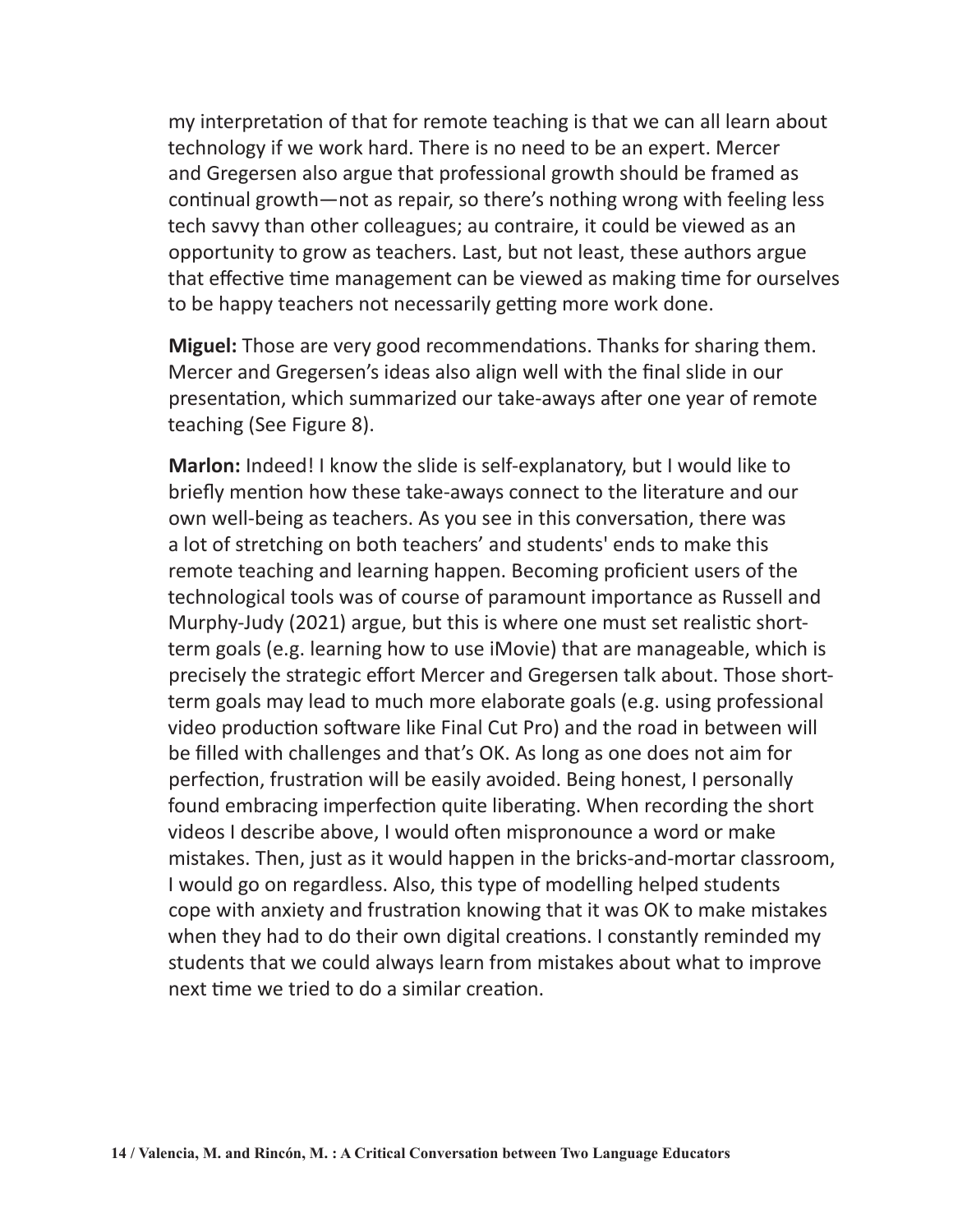



**Miguel:** I think that this last point ends our conversation on a high note, which was the whole purpose of the presentation and this proceeding article. Thanks!

#### **Concluding remarks**

With highly ambitious vaccination plans in many countries, the future regarding the pandemic and how educational institutions adapt to it still seem uncertain. Projections and regulations constantly evolve, and teachers get different instructions on public health and safety measures. However, what seems certain is that remote teaching has transformed education radically and there is no turning back. Thus, online and blended teaching are here to stay. This situation makes digital media literacies to teach online a necessary part of all teachers' skillsets. Therefore, in this brief article we shared our experiences adapting to a new reality and what we felt worked best to address the challenges of teaching language mediated by technology during social distancing. As academics, we did what we knew when faced with this uncertainty: we searched the literature, and then did what we felt was best for ourselves and our learners -- adapt. The examples that we provide in the article show that a combination of synchronous